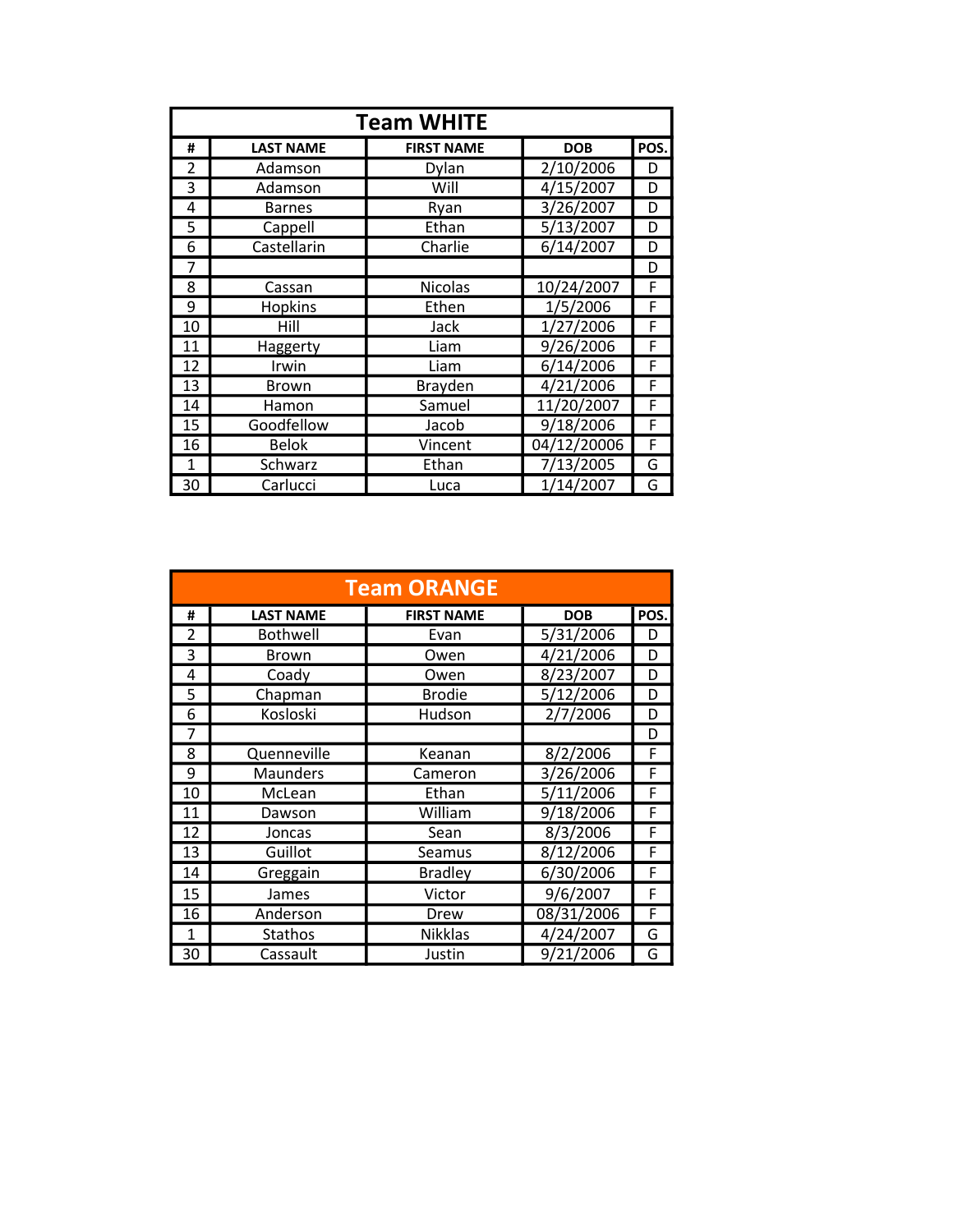|                          | <b>Team RED</b>  |                   |            |      |  |
|--------------------------|------------------|-------------------|------------|------|--|
| #                        | <b>LAST NAME</b> | <b>FIRST NAME</b> | <b>DOB</b> | POS. |  |
| $\overline{\mathcal{L}}$ | Allain Samake    | Anthony           | 9/10/2007  | D    |  |
| 3                        | Carr             | <b>Brandon</b>    | 1/13/2006  | D    |  |
| 4                        | Chan             | <b>Braeden</b>    | 3/3/2006   | D    |  |
| 5                        | Kennedy          | lan               | 2/13/2006  | D    |  |
| 6                        | Daher            | Noah              | 4/29/2006  | D    |  |
| 7                        |                  |                   |            | D    |  |
| 8                        | Quesnel          | <b>Nicolas</b>    | 9/3/2007   | F    |  |
| 9                        | Matthews         | <b>Thomas</b>     | 8/25/2006  | F    |  |
| 10                       | Fiorenza         | Anthony           | 1/10/2006  | F    |  |
| 11                       | Strampel         | Jacob             | 12/4/2006  | F    |  |
| 12                       | Casey            | Rowan             | 9/1/2007   | F    |  |
| 13                       | Cunning          | Garrett           | 12/21/2006 | F    |  |
| 14                       | Compton          | Ben               | 1/20/2005  | F    |  |
| 15                       | Arthurs          | Ethan             | 9/24/2006  | F    |  |
| 16                       | Perrier          | Colin             | 2/13/2006  | F    |  |
| 1                        | Eljaji           | Aymen             | 7/12/2007  | G    |  |
| 30                       | King             | Cole              | 6/13/2006  | G    |  |

|                          |                  | <b>Team GOLD</b>  |            |      |
|--------------------------|------------------|-------------------|------------|------|
| #                        | <b>LAST NAME</b> | <b>FIRST NAME</b> | <b>DOB</b> | POS. |
| $\overline{\mathcal{L}}$ | Poulin           | Trystan           | 11/24/2007 | D    |
| 3                        | Blonda           | Anthony           | 3/9/2006   | D    |
| 4                        | Sheahan          | Jonah             | 3/31/2006  | D    |
| 5                        | Mayer            | <b>Nikolas</b>    | 4/18/2006  | D    |
| 6                        | Lankester        | Andrew            | 12/20/2006 | D    |
| 7                        |                  |                   |            | D    |
| 8                        | <b>Dias</b>      | Mateo             | 8/2/2006   | F    |
| 9                        | Valle            | Alexandre         | 11/30/2007 | F    |
| 10                       | Smith            | Jacob             | 12/9/2006  | F    |
| 11                       | <b>Tsarouhas</b> | Billy             | 4/22/2007  | F    |
| 12                       | Rancourt         | Oliver            | 11/21/2006 | F    |
| 13                       | Neusipel         | Hemrik            | 1/4/2007   | F    |
| 14                       | Lahaie-Desabrais | Tyler             | 7/11/2006  | F    |
| 15                       | Laframboise      | <b>Bruno</b>      | 9/20/2006  | F    |
| 16                       | Sly              | Coleman           | 3/10/2006  | F    |
| $\mathbf{1}$             | <b>Boivin</b>    | Rowan             | 7/12/2007  | G    |
| 30                       | Primeau          | <b>Bennett</b>    | 2/2/2007   | G    |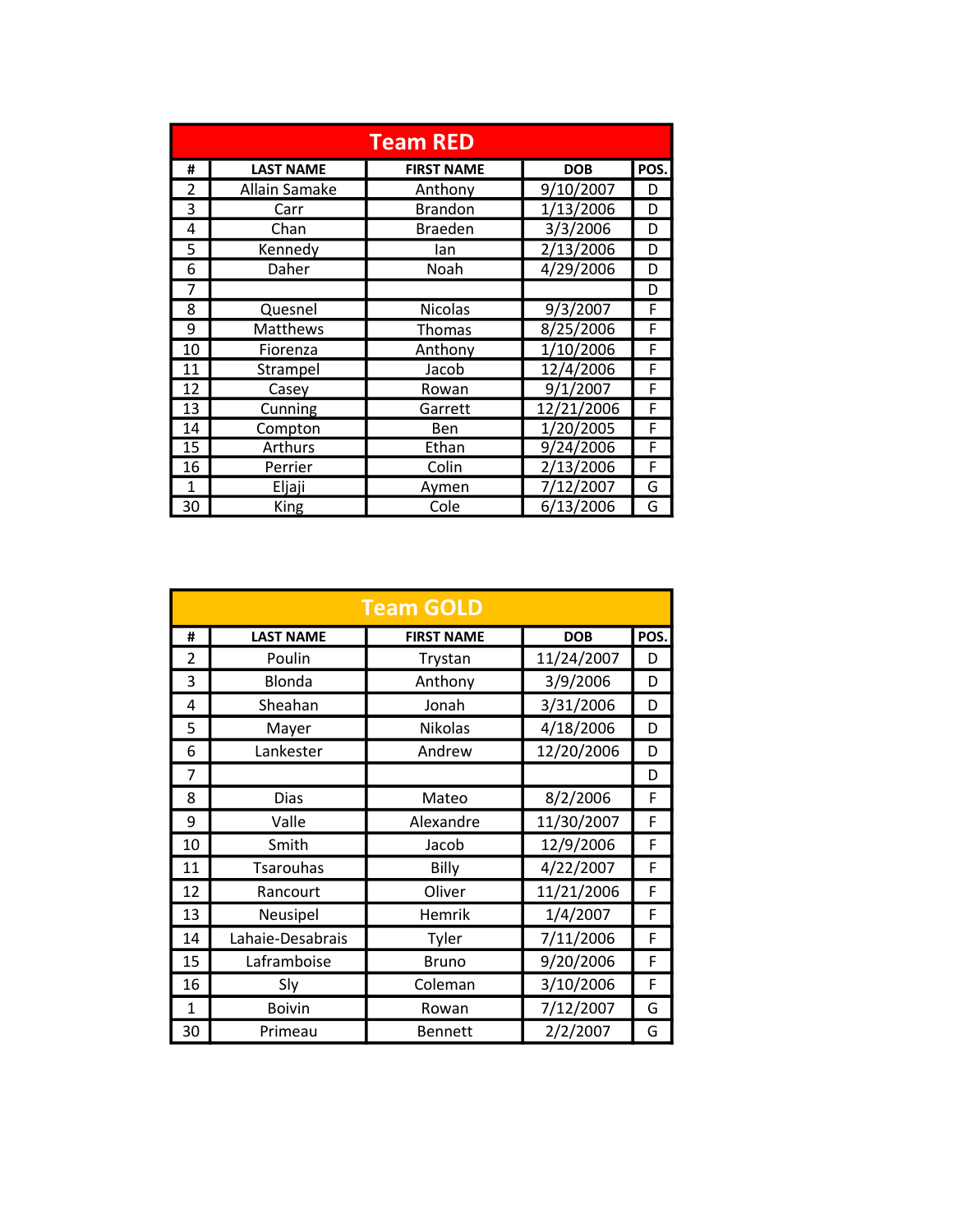|                          |                   | <b>Team PURPLE</b> |            |      |
|--------------------------|-------------------|--------------------|------------|------|
| #                        | <b>LAST NAME</b>  | <b>FIRST NAME</b>  | <b>DOB</b> | POS. |
| $\overline{\mathcal{L}}$ | Webster           | Grayson            | 2/22/2006  | D    |
| 3                        | Williams          | Nathan             | 10/14/2006 | D    |
| 4                        | Lukassen          | Linden             | 6/15/2005  | D    |
| 5                        | Sabourin          | Nathan             | 6/29/2006  | D    |
| 6                        | Graham            | Finn               | 8/7/2007   | D    |
| 7                        |                   |                    |            | D    |
| 8                        | Miller            | Jackson            | 2/2/2006   | F    |
| 9                        | Ronan             | Kyran              | 7/8/2007   | F    |
| 10                       | Robillard         | Noah               | 2/16/2006  | F    |
| 11                       | Warnes            | Jacob              | 7/18/2007  | F    |
| 12                       | Sikora            | Seth               | 3/16/2007  | F    |
| 13                       | Lebron            | Sam                | 12/31/2006 | F    |
| 14                       | <b>St Laurent</b> | Max                | 5/8/2006   | F    |
| 15                       | Appleby           | Troy               | 3/15/2006  | F    |
| 16                       | Boudreau          | Alexim             | 09/12/2006 | F    |
| 1                        | <b>Bradley</b>    | Josh               | 7/13/2007  | G    |
| 30                       | Richard           | Krystopher         | 2/9/2006   | G    |

| <b>Team BLUE</b> |                  |                   |                        |      |  |
|------------------|------------------|-------------------|------------------------|------|--|
| #                | <b>LAST NAME</b> | <b>FIRST NAME</b> | <b>DOB</b>             | POS. |  |
| $\overline{2}$   | Hurst            | Ken               | $\frac{1}{4}$ /19/2006 | D    |  |
| 3                | McLelland        | Cole              | $5/\overline{13/2007}$ | D    |  |
| 4                | Mercier          | Matt              | 5/29/2007              | D    |  |
| 5                | Mailhot          | Lucas             | 5/24/2006              | D    |  |
| 6                | Lamey            | Ethan             | 02/04/2007             | D    |  |
| 7                |                  |                   |                        | D    |  |
| 8                | <b>Morris</b>    | Callum            | 5/29/2006              | F    |  |
| 9                | Kirkpatrick      | Logan             | 01/13/2005             | F    |  |
| 10               | Humphreys        | Ryan              | 6/13/2006              | F    |  |
| 11               |                  |                   |                        | F    |  |
| 12               | Neelin           | Mason             | 8/27/2006              | F    |  |
| 13               | Huxley           | Jake              | 5/2/2006               | F    |  |
| 14               | Johnson          | Toby              | 11/27/2006             | F    |  |
| 15               | Mulrooney        | Thomas            | 6/18/2007              | F    |  |
| 16               | Perreault        | Jacob             | 10/12/2005             | F    |  |
| $\mathbf{1}$     | Champagne        | Derrick           | 11/7/2005              | G    |  |
| 30               | Nolan            | Sam               | 12/15/2006             | G    |  |